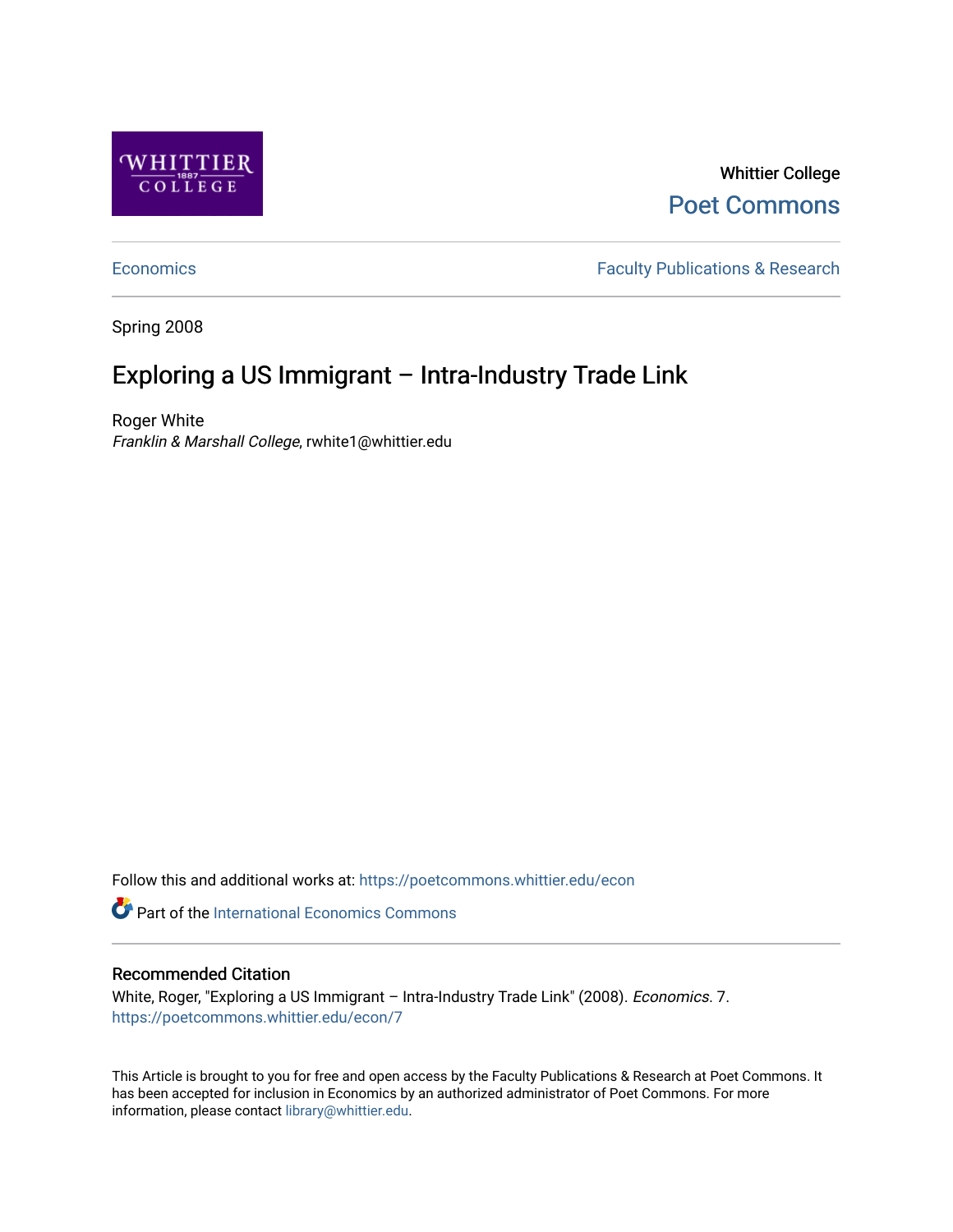

# Exploring a US Immigrant–Intra-Industry Trade Link

Roger White

Department of Economics, Franklin and Marshall College, 415 Harrisburg Pike, Lancaster, PA 17603, USA.

E-mail: roger.white@fandm.edu

We extend two strands of literature: the determinants of intra-industry trade (IIT) and the effect of immigration on trade flows. Product-level (HS10) data for US trade with 62 nations spanning the years 1989–2001 are used to construct industry-level (HS6) IIT values. A positive relationship is reported between immigration and the level of aggregate IIT. Immigration also increases vertical IIT and horizontal IIT; however, coefficients are of greater magnitude for the latter measure. Examining variation across home countries, immigrants from lower income countries appear to exert a greater influence on IIT measures than do immigrants from higher income countries.

Eastern Economic Journal (2008) 34, 252–262. doi:10.1057/palgrave.eej.9050034

Keywords: immigration; intra-industry trade; vertical/horizontal; gravity

JEL: F12; F14; F22

# INTRODUCTION

A link between immigrants and trade flows has been documented for several nations; however, most researchers have used ad hoc approaches without departure from standard trade theory, implicitly assuming that trade arises due to differences in resource endowments. Immigrants are hypothesized to increase trade as connections to home country business and social networks decrease transaction costs. Additionally, immigrants may increase trade if they arrive possessing preferences for certain products and find neither the desired products, nor acceptable substitutes, available. Intra-industry trade (IIT) involves both final consumer goods and intermediate products and, as such, may increase through either a preference effect or a network effect. We examine this possibility and, in doing so, extend the IIT literature by considering immigration as a potential determinant. Simultaneously, the immigrant-trade literature is extended via investigation of a link between immigration and IIT.

As most IIT takes place between developed nations that have similar industrial structures and international migration frequently involves a lesser-developed home country and a developed host country, the ''north–north'' direction of IIT and the ''south–north'' direction of international migration may suggest that immigrants add little, if at all, to IIT. Many immigrants, however, maintain close ties to their home country. An NPR/Kaiser/Kennedy School [2004] poll finds that 41 percent of immigrants return to their home country at least every year or two; 37 percent regularly send money to their home country; and 30 percent want to move back to their home country someday. The maintenance of these ties underlies documented immigrant–trade links and, when considered in conjunction with potential information asymmetries or demand that is not sated, provides a rationale for immigrants to possibly influence IIT.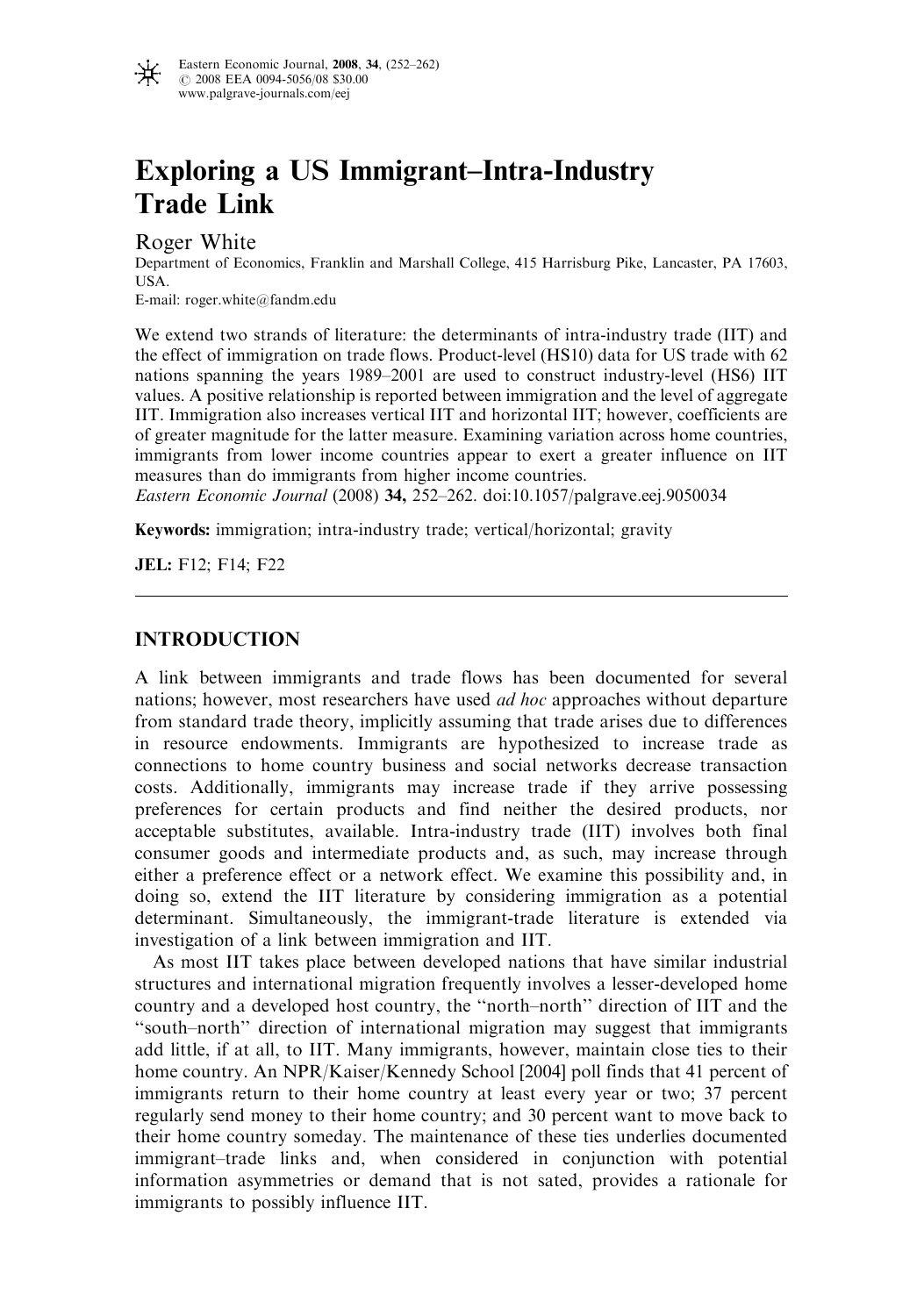Gould [1994] first reports an immigrant–trade link for the US, positing that immigrants are more likely to add information related to consumer goods than to producer goods. Subsequent research has reported links between immigration and aggregate trade flows for several nations. For example, Wagner et al. [2002], Head and Ries [1998], and Helliwell [1997] each examine the Canadian immigrant–trade link. Blanes [2003], Piperakis et al. [2003], and Bryant et al. [2004] examine links for Spain, Greece, and New Zealand, respectively. A positive influence of immigrants on US state exports has also been established. Bandyopadhyay et al. [2006] provides a review of such studies. In all cases, aggregate trade flows have been used to identify immigrant–trade links.

Girma and Yu [2002], classifying trading partners based on current or past ''commonwealth'' status, find that immigrants from ''non-commonwealth'' countries are responsible for the UK immigrant–trade link. It is thought that such immigrants increase trade as their host countries are relatively dissimilar to the UK (increasing imports via the preference effect) and as a result of business and social connections (i.e. network effects) to their home countries. Examining Danish data, White [2006] reports that immigrant–trade links are of greater magnitude for trade with higher income countries and for trade in differentiated products. A similar result is reported for the US; however, immigrants from low-income countries drive the link [White 2007]. Thus, variation in immigrant–trade links also appears to exist across host countries, potentially due to cultural and/or institutional dissimilarity between host nations and immigrants' home countries.

We augment the model developed in Hummels and Levinsohn [1995] such that immigrant stocks are considered as a determinant of IIT. This follows directly from Blanes [2005], who, examining the influence of immigrants on aggregate Spanish IIT, reports that immigrants from OECD member nations increase both IIT in nonmanufacturing and manufacturing goods while immigrants from non-OECD member nations increase only manufacturing goods IIT. Blanes and Martin-Montaner [2006], also using data for Spain, report variation across immigrant types in the immigrant–marginal IIT relationship. While limitations of the US data preclude analysis of immigrant characteristics, we are able to consider the effects that immigrants may have on the aggregate level of IIT and on both vertical (VIIT) and horizontal intra-industry trade (HIIT). We adopt the baseline model used in Blanes [2005]; however, as White [2007] finds that home country development level is an important determinant of US immigrant–trade links, we examine finer variation in immigrant–IIT links by including a vector of lesser-developed country (LDC) dummy variables [World Bank 2003] that are interacted with immigrant stock variables.<sup>1</sup>

The analysis indicates that immigration increases the level of IIT and that, considering potential variation in immigrant–IIT links across home country income classifications, immigrants from lower income countries appear to influence IIT, VIIT, and HIIT all to a greater degree than do immigrants from higher income countries. Examining VIIT and HIIT separately, HIIT is consistently more sensitive than is VIIT to changes in immigrant stocks. This finding is consistent across all home country income classifications. VIIT is characterized as trade in products at different stages of production, while HIIT implies trade in goods at similar stages of production. The greater proportional effect of immigrants on HIIT suggests that both preference effects and network effects may be acting to influence IIT. The paper proceeds as follows: The next section presents the theoretical intuition and estimation equation. The subsequent section discusses the data and variable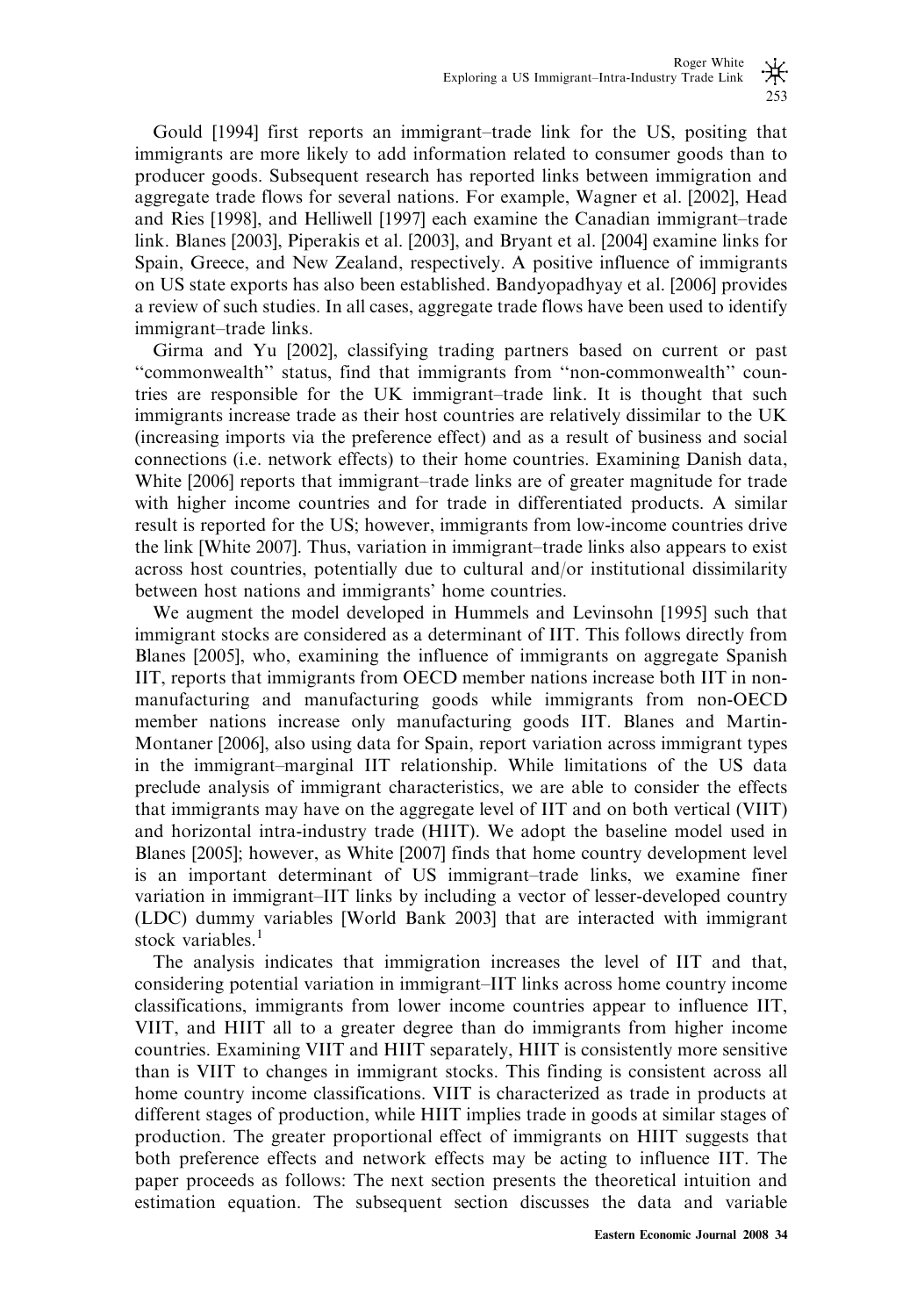

construction, while the fourth section presents the findings. The final section concludes.

# THEORETICAL INTUITION AND ECONOMETRIC SPECIFICATION

There are two direct channels through which immigrants are hypothesized to increase trade between their host and home countries. First, immigrants may arrive in the host country with preferences for home country products to find that the goods are unavailable or that acceptable substitutes do not exist. If so, then through a preference effect immigrants may increase host country imports from the home country. Second, immigrants may increase both host country imports from and exports to the host country if the immigrants arrive with business contacts or knowledge of political or social obligations required to conduct business in their home countries [Globerman 2001]. Such social and business network connections are thought to lower transaction costs by reducing lax contract enforcement, diminishing information asymmetries regarding trading opportunities, and deterring opportunistic behavior [Rauch 1999, 2001; Rauch and Trindade 2002; Rauch and Watson 2002].

While both the preference effect and the network effect may increase IIT, whether the relationship is positive or negative remains unclear. Preference effects that increase host country imports from the home country would increase IIT if the host country is a net-exporter of the product. If the host country is a net-importer of the product, however, an immigrant-induced increase in host country imports would decrease IIT. If networks increase both imports and exports, IIT will increase as long as the increase in imports and exports does not increase the absolute value of the trade balance relative to the volume of trade.<sup>2</sup> As a result, with respect to IIT, it is possible that preference and network effects offset, partially or in whole, the other or possibly that each effect reinforces the other.

Similar to IIT, immigrant connections to business or social networks may increase HIIT and VIIT from both the import and export sides. Further, immigrants' preferences for home country goods are expected to increase trade in differentiated products more so than trade in homogenous goods. If a host country good is sufficiently homogeneous, then the probability that the good is substitutable for a home country good is higher than if the two goods are relatively differentiated. As horizontally traded goods are more likely to be differentiated than vertically traded goods, it may be expected that immigrants' preferences affect the host country import portion of HIIT more so than the import portion of VIIT. Since both network effects and preference effects may increase imports and because network effects may vary across imports and exports, there are no clear means by which we can decompose the influence of immigrants on trade flows into preference effects and network effects. While this inhibits the extent of our analysis, we are able to estimate the combined influence of such effects on IIT.

As mentioned, we extend the work of Blanes [2005], who modifies the model developed in Hummels and Levinsohn [1995] to include the stock of immigrants as a determinant of IIT. Equation (1) presents the estimation equation.

(1) 
$$
ln(HT_{ijt}/(1 - HT_{ijt})) = \alpha_0 + \beta_1 ln \text{ IMMIGRANTS}_{ijt} + \beta_2 (ln \text{IMMIGRANTS}_{ijt} \times LDC_j) + \beta_3 ln \text{DISTANCE}_{ij} + \beta_4 ln \text{ GDP}_{jt} + \beta_5 ln \text{KLDIF}_{ijt} + \beta_6 FTA_{ijt} + \beta_7 LDC_j + \Omega_t + \varepsilon_{ijt}
$$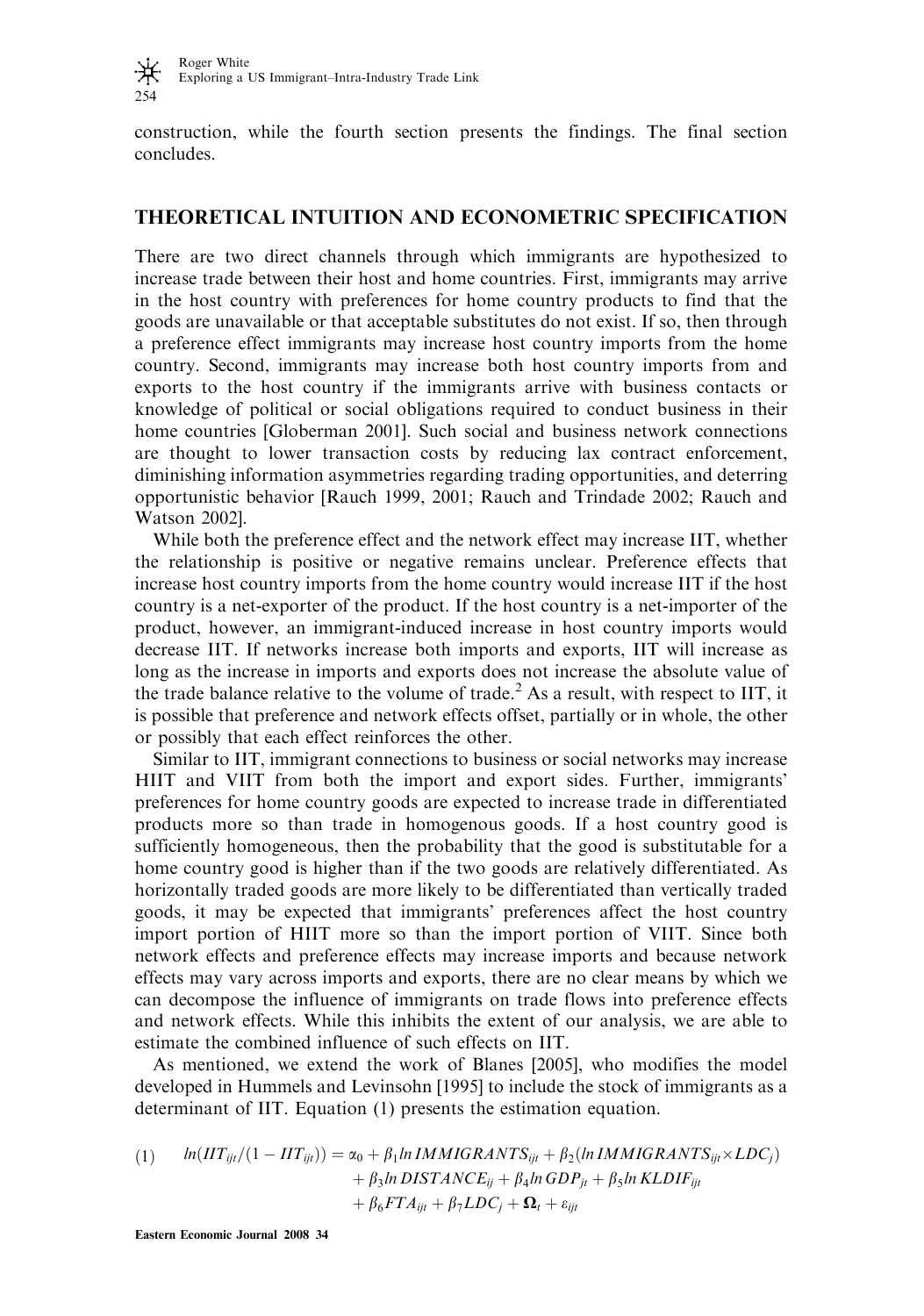The vector of dependent variables includes the three measures of IIT discussed earlier:  $\overline{IIT}_{ijt}$ ,  $\overline{HIT}_{ijt}$ , and  $\overline{VIT}_{ijt}$ . The subscripts i, j, and t denote country i (the US), country j (each home country), and time, respectively. Since the IIT measures range between zero and one, the use of IIT indexes as dependent variables produces inefficient coefficients [Balassa 1986]. We avoid this problem by adopting the approach of Blanes [2005], who applies a logarithmic transformation to the dependent variable series.<sup>3</sup> IMMIGRANTS<sub>ijt</sub> is the stock of immigrants from country *j* residing in the US. The vector  $LDC<sub>j</sub>$  includes dummy variables classifying home nations as UPPER MIDDLE INCOME<sub>j</sub>, LOWER MIDDLE INCOME<sub>j</sub>, or LOW INCOME<sub>i</sub>. DISTANCE<sub>ij</sub>, calculated using the great circle method as miles between the capital city of country j and Washington DC, represents transport costs.  $GDP_{it}$  is home country real gross domestic product, measured in 1995 US dollars [World Bank 2003].  $KLDIF_{ijt}$  represents variation in relative factor endowments across nations.  $FTA_{ijt}$  is a dummy variable equal to one if the home country is party to a trade agreement with the US and zero otherwise.  $\Omega_t$  is a vector of time dummies included to capture the effects of policy shifts that may influence either immigration or trade flows, while  $\varepsilon_{ijt}$  is an assumed i.i.d. error term.

# DATA

Bilateral trade data for the US and 62 nations, at the 10-digit Harmonized Commodity Description and Coding System (HS10) level of detail, are from Feenstra et al. [2002]. The HS10 product-level data have been aggregated to the HS6 industry-level to generate measures of IIT between the US and each home the HS6 industry-level to generate measures of ITT between the US and each home<br>country *j.* Specifically,  $IIT_{ijt} = \left(\sum_{k=1}^{K} (X_{ijkt} + M_{ijkt}) - \sum_{k=1}^{K} |X_{ijkt} - M_{ijkt}| \right) / \sum_{k=1}^{K} (X_{ijkt} + M_{ijkt})$ , where k represents each HS6 in 1975]. VIIT and HIIT measures are derived analogously; however, we first classify HS6 industry observations as horizontal if  $1-\alpha \leq (uv_{ijkl}^x / uv_{ijkl}^m) \leq 1+\alpha$  and vertical if  $(uv_{ijkt}^x/w_{ijkt}^m) < 1-\alpha$  or  $(uv_{ijkt}^x/w_{ijkt}^m) > 1+\alpha$ , where  $uv_{ijkt}^x$  and  $uv_{ijkt}^m$  represent export and import unit values, respectively, for trade in industry  $k$  products between country  $i$ and country j [Greenaway et al. 1995]. Import and export unit values are given as

$$
uv_{ijkl}^x = \sum_{n=1}^N \left( uv_{ijnt}^x \times \left( X_{ijnt} / \sum_{n=1}^N X_{ijnt} \right) \right) \text{ and } uv_{ijkl}^m = \sum_{n=1}^N \left( uv_{ijnt}^m \times \left( M_{ijnt} / \sum_{n=1}^N M_{ijnt} \right) \right)
$$

where  $n$  represents HS10 products that aggregate to HS6 industry classifications. Effectively, the HS6 industry-level import and export unit values are import- and export-weighted averages of corresponding HS10 product-level unit values. Following Abd-el-Rahman [1991], Greenaway et al. [1995], and Aturupane et al. [1999], we initially set  $\alpha$  equal to 0.15 and, as a robustness check, we increase  $\alpha$  to 0.25.

Immigrant stock values from the 1980, 1990, and 2000 decennial censuses [US Census 1985; 2000; 2003] are used as benchmarks and are used in conjunction with immigrant inflow data [US INS 1996; 2003] to estimate immigrant population stocks for intra-census years. $4$  Values for the years 1981–1989 are constructed as follows:

$$
(2) \qquad IMMIGRANTS_{ijt} = IMMIGRANTS_{ij1980} + \sum_{1981}^{t} INFLOW_{ijt} + \delta_{j1990}
$$

The final term in equation (2),  $\delta_{i1990}$ , adjusts for return migration, immigrant deaths, and amnesties that occur between census years.  $\delta_{i1990}$  is the immigrant stock of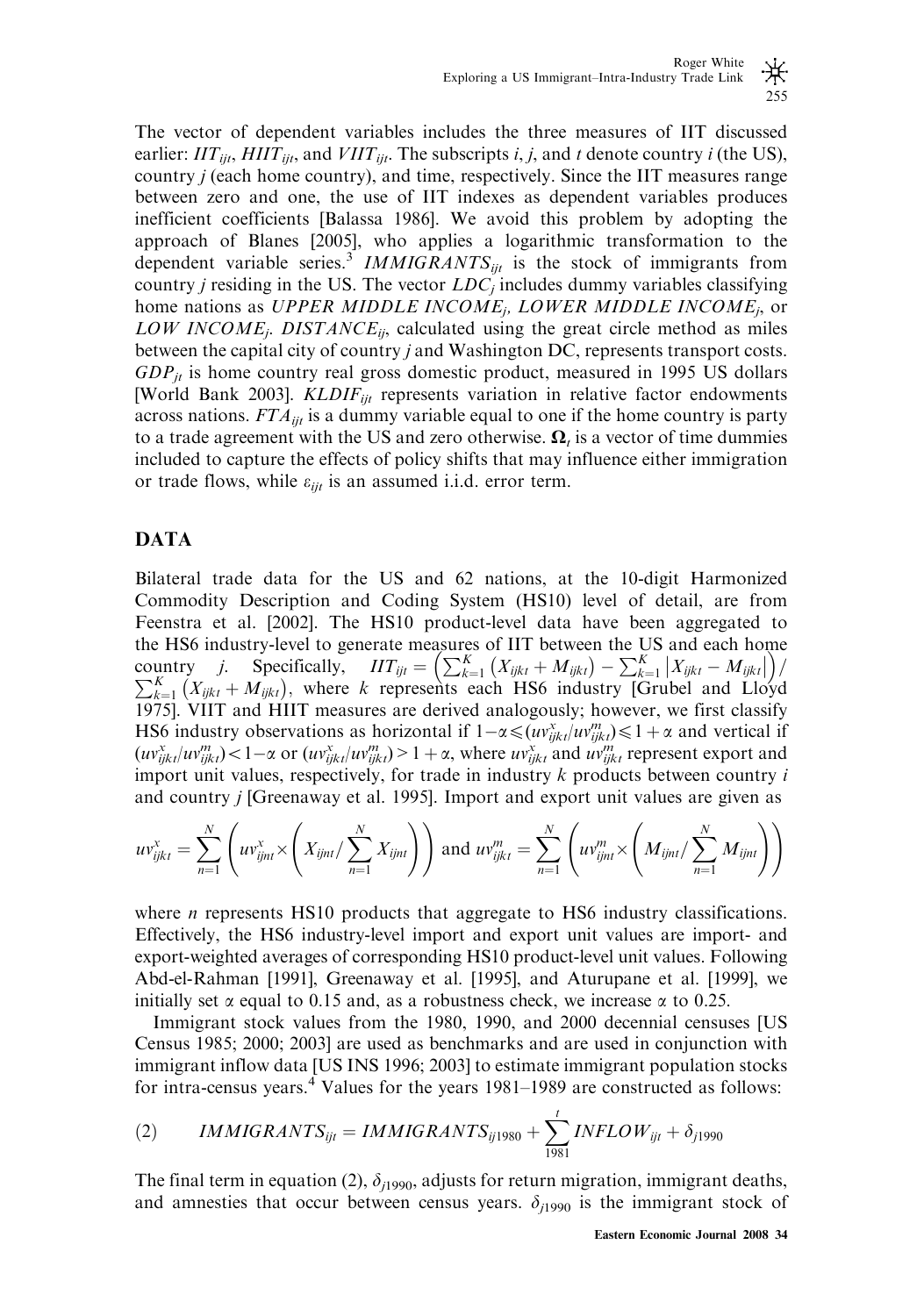

country *j* given by the 1990 census less the sum of immigrants from country *j* in 1980 and the corresponding inflow from 1981 to 1990 divided by 10. Equation (3) illustrates

$$
(3) \delta_{j1990} = \left(IMMIGRANTS_{ij1990} - \left[IMMIGRANTS_{ij1980} + \sum_{t=1981}^{1990} INFLOW_{ijt} \right] \right) / 10
$$

For the years 1991–1999, the immigrant stock variable is constructed similarly. Estimated 2001 immigrant stock values are constructed based on the adjustment factor derived when estimating 1991–1999 stocks.

(4) 
$$
IMMIGRANTS_{ij2001} = (IMMIGRANTS_{ij2000} + INFLOW_{ij2001})
$$

$$
(1 + (\delta_{j2000}/IMMIGRANTS_{ij2000}))
$$

The final term in the above equation, the adjustment factor, is based on the difference between year 2000 raw and benchmark immigrant values. While the combination of estimated immigrant stocks for 1989, 1991–1999, and 2001 with benchmark values from 1990 and 2000 censuses produces a series of estimated annual immigrant stock values for each country over the years 1980–2001, lack of HS10 trade data prior to 1989 necessitates restricting examination of potential immigrant-IIT links to the years 1989–2001.

Since variation in factor endowments across nations would be expected to influence trade flows, the difference in the ratio of capital stock to labor force between the US and each respective home country,  $KLDIF_{ijt}$ , is included. Given as  $ln|K_i/L_i-K_j/L_j|$ , the measure is constructed as per Hummels and Levinsohn [1995]. Data from the Penn World Tables [Heston et al. 2002] are used to construct 1980 capital stock values,  $K_i$  and  $K_j$ , which are assumed to be equal to 250 percent of GDP. Capital stock values for subsequent years are estimated as the capital stock from the prior year plus investment [World Bank 2003] less depreciation. Depreciation is assumed to occur at a constant rate of 13.33 percent.  $L_i$  and  $L_j$ are measures of US and home country labor forces, respectively [World Bank 2003].

Table 1 presents descriptive statistics. While immigrant stocks from upper middle income countries are typically higher than the overall average, high- and low-income home countries have below-average mean immigrant stocks. Comparing across income classifications, the mean values for the IIT variable decrease as average income falls. This same pattern emerges with respect to HIIT and VIIT, regardless of whether  $\alpha$  is equal to 0.15 or 0.25. As average income falls, the capital–labor differential between the home country and the US tends to rise.

# ESTIMATION RESULTS

The results generated from the estimation of equation (1), exclusive of controlling for possible variation in the effects of immigrants on IIT across home countries, are presented in Panel A of Table 2. Lagrange Multiplier and Hausman tests indicate that a random effect specification is preferable to either pooled Ordinary Least Squares or a fixed-effects model. This is found regardless of the measure of IIT used. The estimation results for the random effects models are presented in Panel B. The double-logarithmic functional form of equation (1) permits interpretation of estimated coefficients as elasticities. The logarithmic transformation of the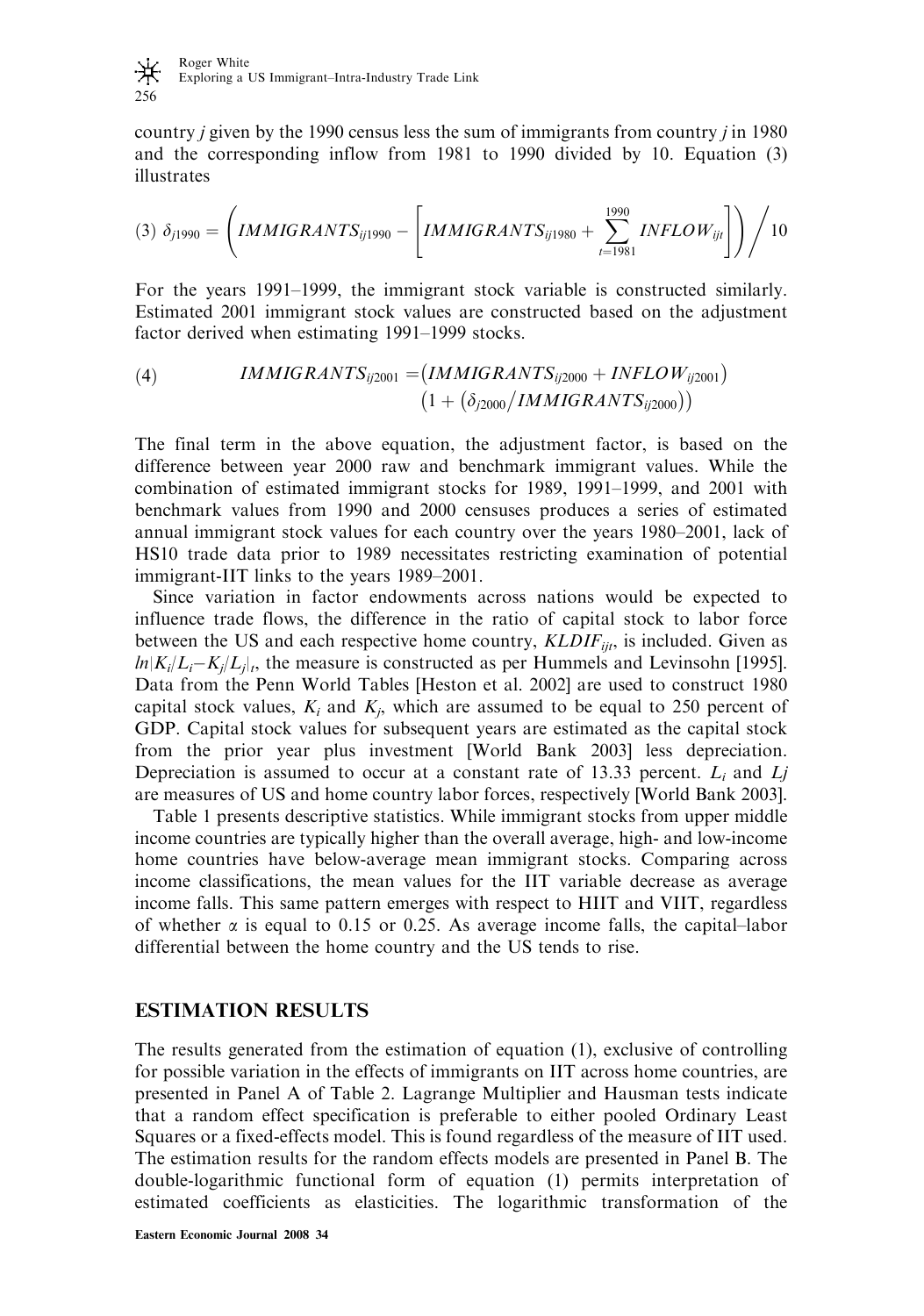| Variable/sample                         | All countries | High-income<br>countries | Upper middle<br>income<br>countries | Lower middle<br>income<br>countries | Low-income<br>countries |  |
|-----------------------------------------|---------------|--------------------------|-------------------------------------|-------------------------------------|-------------------------|--|
| Immigrants <sub>iit</sub>               | 303,396       | 214,867*                 | 647,002**                           | 271,185                             | 196,357**               |  |
|                                         | (824, 366)    | (253,936)                | (1,832,505)                         | (297, 222)                          | (269, 529)              |  |
| Intra-industry trade <sub>ijt</sub>     | 11.10         | 22.94**                  | $7.65**$                            | $3.63**$                            | $3.18**$                |  |
| (Grubel-Lloyd Index)                    | (12.78)       | (12.60)                  | (8.01)                              | (5.31)                              | (6.84)                  |  |
| Vertical Intra-Industry                 | 9.87          | $20.67**$                | $6.84**$                            | $3.06**$                            | $2.57**$                |  |
| Trade <sub>iit</sub> ( $\alpha$ = 0.15) | (11.52)       | (10.95)                  | (7.50)                              | (4.95)                              | (6.27)                  |  |
| Horizontal intra-industry               | 26.02         | $32.76**$                | $21.63*$                            | $20.60**$                           | 23.94                   |  |
| Trade <sub>iit</sub> ( $\alpha$ = 0.15) | (23.02)       | (17.27)                  | (19.46)                             | (24.25)                             | (29.80)                 |  |
| Vertical intra-industry                 | 9.09          | $19.38**$                | $6.36**$                            | $2.45**$                            | $2.13**$                |  |
| Trade <sub>iit</sub> ( $\alpha$ = 0.25) | (10.65)       | (10.17)                  | (7.11)                              | (6.18)                              | (4.47)                  |  |
| Horizontal intra-industry               | 26.17         | $31.18**$                | $20.30**$                           | 24.32                               | 25.00                   |  |
| Trade <sub>iit</sub> ( $\alpha$ = 0.25) | (22.20)       | (15.76)                  | (17.10)                             | (25.77)                             | (28.42)                 |  |
| $Distance_{ii}$                         | 7,896.77      | 7,994.79                 | 7,303.65                            | 7,251.07#                           | 9,175.52**              |  |
| (in miles)                              | (3.943.41)    | (3, 583.12)              | (4,026.85)                          | (4,472.05)                          | (3,885.07)              |  |
| $GDP_{it}$                              | 318,597       | 725,432**                | 156,733**                           | 48,827**                            | 103,285**               |  |
| (millions of 1995 US\$)                 | (755, 753)    | (1,142,060)              | (197, 505)                          | (53, 587)                           | (219, 828)              |  |
| $K/L$ difference <sub>iit</sub>         | 48,348        | 24,235**                 | 53,543**                            | 62,776**                            | 67,356**                |  |
|                                         | (21, 826)     | (18, 796)                | (5,158)                             | (4, 440)                            | (3,732)                 |  |
| Free trade agreement $_{ii}$            | 0.0422        | $0.0909**$               | 0.0559                              | $0.00**$                            | $0.00**$                |  |
|                                         | (0.2011)      | (0.288)                  | (0.2306)                            | (0.00)                              | (0.00)                  |  |
| N                                       | 806           | 286                      | 143                                 | 221                                 | 156                     |  |

#### Table 1 Descriptive statistics

Standard deviations in parentheses. See text for explanation of a. "\*\*", "\*", and "#" indicate significance from the corresponding overall mean at the 1, 5, and 10 percent levels, respectively.

dependent variable series, however, dictates that the coefficients be interpreted as the percent change in the level of IIT relative to the level of inter-industry trade, given a marginal increase in the corresponding explanatory variable. Thus, an increase in the dependent variable indicates an increase in IIT as a share of total trade.

Focusing on the results presented in Panel B, we find that immigration is positively related to IIT. We also find that, while HIIT is affected proportionally more than VIIT, both HIIT and VIIT rise significantly in response to an increase in the immigrant stock variable. Assuming a 10 percent increase in the immigrant stock variable, IIT is estimated to rise (relative to inter-industry trade) by 2.6 percent. Similarly, the results presented in columns (b) and (d) indicate that a similar increase in the immigrant stock increases VIIT (relative to vertical inter-industry trade) by 2 percent (VIIT15) to 2.2 percent (VIIT25). The similarity between results when IIT and VIIT measures are used as the dependent variable follows from most US IIT being vertical. As mentioned, estimated immigrant effects are larger when HIIT measures are used as dependent variables. The results presented in columns (c) and (e) suggest that, given a hypothetical 10 percent increase in the immigrant stock, HIIT increases (relative to horizontal inter-industry trade) by 3.9 percent (HIIT15) to 4.5 percent (HIIT25). Coefficients on GDP variables are positive and significant. This appears to reflect the general ''north–north'' pattern of IIT. For all specifications, the coefficient on the  $KLDIF_{ii}$  variable is negative and significant. This is expected as IIT is more likely to occur between nations of similar industrial structures.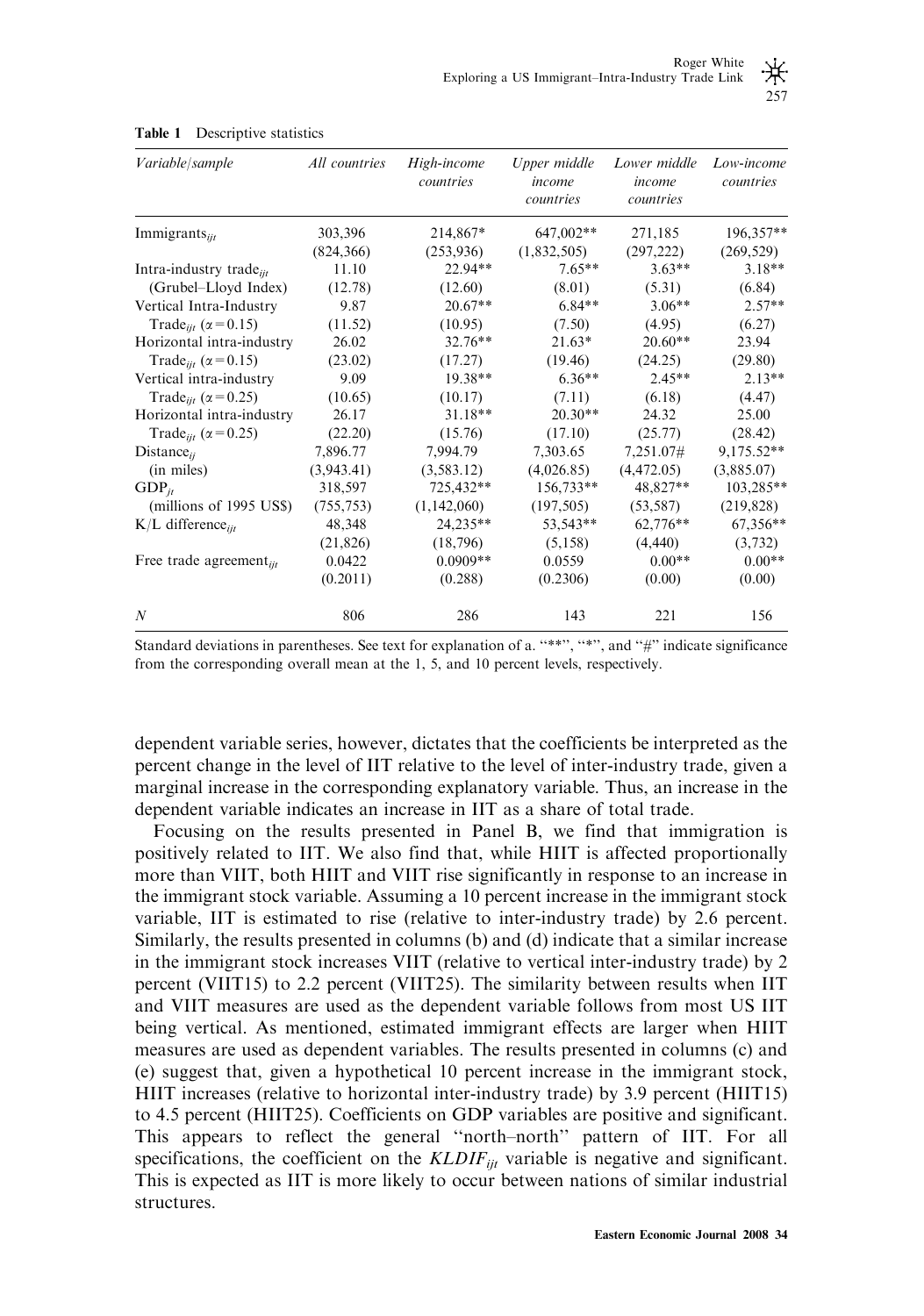| Dep. $Var$ .:                                 | $ln(III_{ii}/$<br>$(1-HT_{\rm{iii}}))$ | $ln(V\Pi T15_{ii}$ | $ln(H\Pi T15_{ijt}$<br>$(1-VITT15_{ii1}))$ $(1-HITT15_{ii1}))$ $(1-VITT25_{ii1}))$ $(1-HITT25_{ii1}))$ | $ln(VIIT25_{ijt})$ | $ln(HIIT25_{\text{iii}})$ |  |
|-----------------------------------------------|----------------------------------------|--------------------|--------------------------------------------------------------------------------------------------------|--------------------|---------------------------|--|
|                                               | (a)                                    | (b)                | (c)                                                                                                    | (d)                | (e)                       |  |
| Panel A: Pooled regression                    |                                        |                    |                                                                                                        |                    |                           |  |
| $ln$ Immigrants $_{ii}$                       | $0.1168*$                              | 0.1054#            | $0.6685**$                                                                                             | 0.085              | $0.5066**$                |  |
|                                               | (0.0544)                               | (0.0561)           | (0.112)                                                                                                | (0.0553)           | (0.1087)                  |  |
| $ln$ Distance <sub>ii</sub>                   | $-1.0611**$                            | $-0.9692**$        | $-1.594**$                                                                                             | $-0.8919**$        | $-1.2566**$               |  |
|                                               | (0.126)                                | (0.1273)           | (0.2532)                                                                                               | (0.1256)           | (0.2195)                  |  |
| $ln$ GDP $_{it}$                              | $0.6107**$                             | $0.6373**$         | $0.6618**$                                                                                             | $0.6589**$         | $0.4764**$                |  |
|                                               | (0.0399)                               | (0.0395)           | (0.0841)                                                                                               | (0.0382)           | (0.0795)                  |  |
| $ln K/L$ Dif $_{ijt}$                         | $-0.7125**$                            | $-0.7208**$        | $-0.8226**$                                                                                            | $-0.7103**$        | $-0.6637**$               |  |
|                                               | (0.0858)                               | (0.0887)           | (0.1407)                                                                                               | (0.0875)           | (0.1175)                  |  |
| $FTA_{ii}$                                    | 0.1966                                 | 0.1011             | $0.2507**$                                                                                             | 0.0895             | $0.2077**$                |  |
|                                               | (0.3312)                               | (0.3274)           | (0.063)                                                                                                | (0.3192)           | (0.0478)                  |  |
| Constant                                      | 4.1593*                                | 5.6365**           | $-3.7007$                                                                                              | $6.835**$          | 1.7424                    |  |
|                                               | (1.6773)                               | (1.6955)           | (2.9292)                                                                                               | (1.6556)           | (2.7833)                  |  |
| $\boldsymbol{N}$                              | 806                                    | 806                | 806                                                                                                    | 806                | 806                       |  |
| Adjusted $R^2$                                | 0.48                                   | 0.49               | 0.44                                                                                                   | 0.50               | 0.47                      |  |
| Panel B: Random effects model                 |                                        |                    |                                                                                                        |                    |                           |  |
| $ln$ Immigrants $_{ii}$                       | $0.2603**$                             | $0.2174*$          | $0.4489**$                                                                                             | $0.1945*$          | $0.3863**$                |  |
|                                               | (0.0929)                               | (0.0956)           | (0.1264)                                                                                               | (0.0946)           | (0.1068)                  |  |
| $ln$ Distance <sub>ii</sub>                   | $-0.8935**$                            | $-0.8368*$         | $-1.3683*$                                                                                             | $-0.7716*$         | $-0.9106*$                |  |
|                                               | (0.3396)                               | (0.3404)           | (0.6332)                                                                                               | (0.3342)           | (0.4555)                  |  |
| $ln$ GDP $_{it}$                              | $0.5667**$                             | $0.6064**$         | $0.6616**$                                                                                             | $0.6411**$         | 0.3785*                   |  |
|                                               | (0.1064)                               | (0.107)            | (0.2088)                                                                                               | (0.1052)           | (0.1875)                  |  |
| $ln K/L$ Dif $_{ii}$                          | $-0.2381*$                             | $-0.2366*$         | $-0.5395#$                                                                                             | $-0.2279*$         | $-0.4898#$                |  |
|                                               | (0.1099)                               | (0.1136)           | (0.315)                                                                                                | (0.1125)           | (0.2895)                  |  |
| $FTA_{ii}$                                    | $-0.2326$                              | $-0.144$           | $-1.9268$                                                                                              | $-0.0427$          | $-1.7053$                 |  |
|                                               | (0.1929)                               | (0.471)            | (1.2713)                                                                                               | (0.4666)           | (1.1646)                  |  |
| Constant                                      | $-11.1955**$                           | $-12.4365**$       | $-10.7514$                                                                                             | $-13.8044**$       | $-7.3965$                 |  |
|                                               | (3.8856)                               | (3.9149)           | (7.893)                                                                                                | (3.8504)           | (7.1055)                  |  |
| $\boldsymbol{N}$                              | 806                                    | 806                | 806                                                                                                    | 806                | 806                       |  |
| Adjusted $R^2$                                | 0.70                                   | 0.72               | 0.80                                                                                                   | 0.83               | 0.73                      |  |
| Breusch-Pagan LM<br>test (FEM/REM<br>$vs$ CR) | 178.65**                               | 220.48**           | 297.77**                                                                                               | 212.47**           | 390.12**                  |  |
| Hausman test<br>(FEM vs REM)                  | 23.05                                  | 23.57              | 3.96                                                                                                   | 20.81              | 0.63                      |  |

Table 2 Immigration and IIT, without considering heterogeneity in effects across home countries

Heteroskedastic-consistent robust standard errors in parentheses. Time dummies were included in each specification. Statistical significance is noted as follows: "\*\*", "\*", and "#" indicate significance from zero at the 1, 5, and 10 percent levels, respectively.

Time dummies were included in each specification. Statistical significance is noted as follows: ''\*\*'', ''\*'', and "#" indicate significance from zero at the 1, 5, and 10 percent levels, respectively.

Table 3 presents estimation results where dummy variables have been used to control for variation in immigrant–IIT links across home countries by average income. Inclusion of the dummy variables and associated interaction terms permits examination of potential variation in immigrant effects across development classifications. Coefficients on immigrant stock variables can be considered base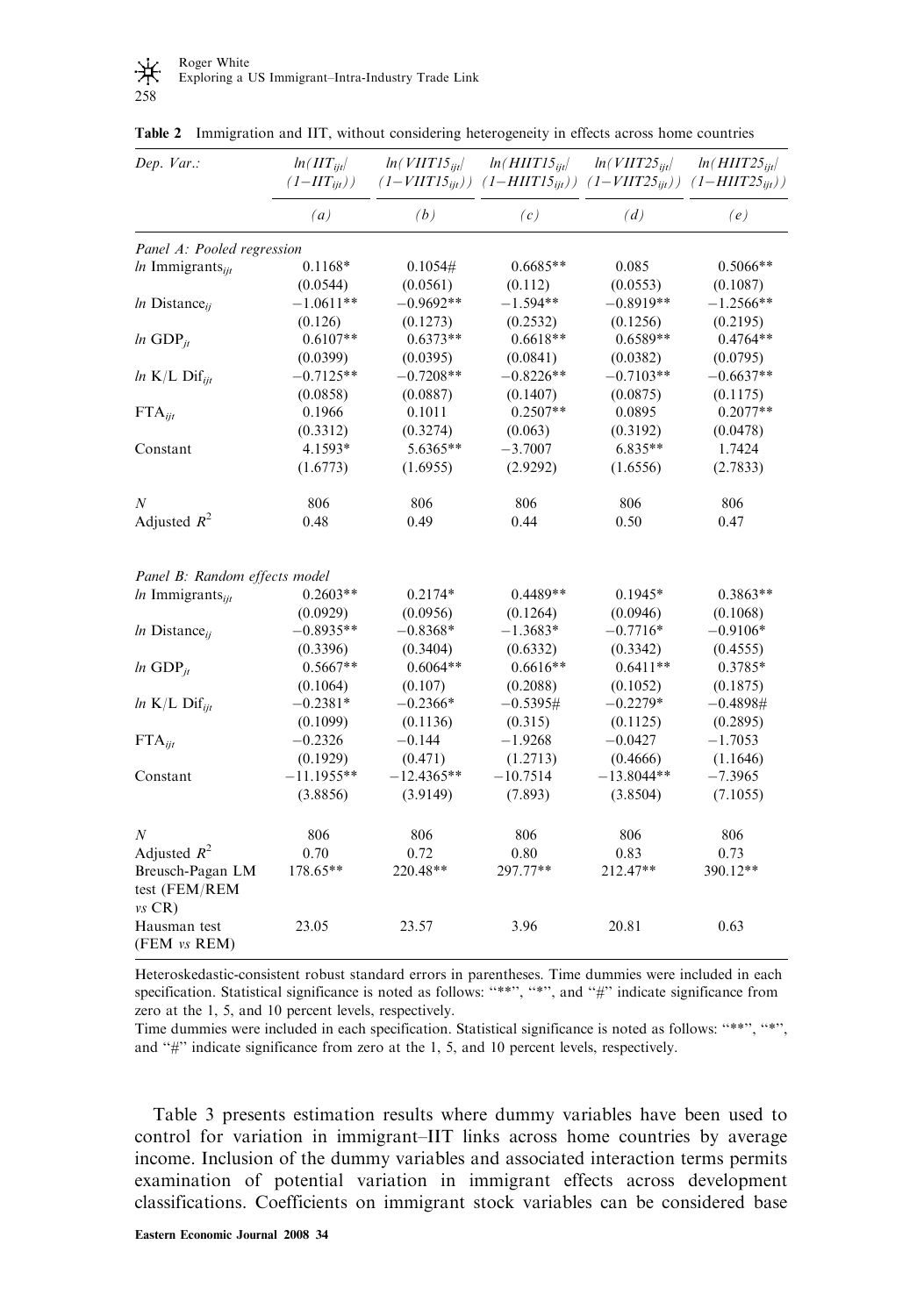| Dep. Var.:                                                                  | $ln(HT_{ii}/$<br>$(1-HT_{ii})$ | $ln(VIIT15_{iit})$ | $ln(HIIT15_{\it{ii1}})$<br>$(1-V\Pi T15_{ii}))$ $(1-H\Pi T15_{ii}))$ $(1-V\Pi T25_{ii}))$ $(1-H\Pi T25_{ii}))$ | $ln(VIIT25_{iit})$ | $ln(HIIT25_{\text{iii}})$ |
|-----------------------------------------------------------------------------|--------------------------------|--------------------|----------------------------------------------------------------------------------------------------------------|--------------------|---------------------------|
|                                                                             | (a)                            | (b)                | (c)                                                                                                            | (d)                | (e)                       |
| Random effects model                                                        |                                |                    |                                                                                                                |                    |                           |
| $ln$ Immigrants <sub>iit</sub>                                              | 0.043#                         | 0.0383#            | $0.0847*$                                                                                                      | 0.0309             | 0.0776#                   |
|                                                                             | (0.0225)                       | (0.0203)           | (0.0419)                                                                                                       | (0.0218)           | (0.0415)                  |
| Upper middle income <sub>i</sub> $\times$<br>$ln$ Immigrants <sub>iit</sub> | 0.0959#                        | 0.1483#            | $0.1119*$                                                                                                      | 0.1345#            | $0.1041*$                 |
|                                                                             | (0.0533)                       | (0.0796)           | (0.0522)                                                                                                       | (0.0756)           | (0.0499)                  |
| Lower middle income <sub>i</sub> $\times$<br>$ln$ Immigrants $_{ii}$        | 0.0867#                        | $0.1548*$          | $0.1815*$                                                                                                      | 0.0997             | $0.1748*$                 |
|                                                                             | (0.0525)                       | (0.0633)           | (0.0783)                                                                                                       | (0.0677)           | (0.0852)                  |
| Low income <sub>i</sub> $\times$<br>$ln$ Immigrants $_{iit}$                | $0.166**$                      | $0.1885*$          | $0.2624**$                                                                                                     | 0.1514#            | $0.2454**$                |
|                                                                             | (0.0602)                       | (0.0797)           | (0.0902)                                                                                                       | (0.0784)           | (0.0889)                  |
| <i>ln</i> Distance <sub>ii</sub>                                            | $-0.7541*$                     | $-0.6802*$         | $-0.9768#$                                                                                                     | $-0.627*$          | $-0.9589#$                |
|                                                                             | (0.3077)                       | (0.3096)           | (0.5653)                                                                                                       | (0.3035)           | (0.5427)                  |
| $ln$ GDP <sub>it</sub>                                                      | $0.0409**$                     | $0.0903**$         | $0.0742**$                                                                                                     | $0.1342**$         | $0.3487**$                |
|                                                                             | (0.0127)                       | (0.0129)           | (0.0248)                                                                                                       | (0.0142)           | (0.0269)                  |
| $ln K/L$ Dif $_{ii}$                                                        | $-0.0723$                      | $-0.0649$          | $-0.1194*$                                                                                                     | $-0.0587$          | $-0.0524\#$               |
|                                                                             | (0.1108)                       | (0.1153)           | (0.0526)                                                                                                       | (0.1144)           | (0.0309)                  |
| $FTA_{\mathit{iit}}$                                                        | $0.1516*$                      | $0.0972*$          | $0.3362*$                                                                                                      | $0.0307*$          | 0.2459                    |
|                                                                             | (0.0684)                       | (0.0486)           | (0.1615)                                                                                                       | (0.0125)           | (0.158)                   |
| Upper middle income <sub>i</sub>                                            | $-2.8746$                      | 3.0032             | $-3.1847$                                                                                                      | $-2.7898$          | $-0.843$                  |
|                                                                             | (2.7531)                       | (2.8199)           | (6.109)                                                                                                        | (2.7816)           | (5.8411)                  |
| Lower middle income <sub>i</sub>                                            | $-10.7318**$                   | $-10.3936**$       | $-15.8041*$                                                                                                    | $-9.7951**$        | $-7.6677$                 |
|                                                                             | (2.8511)                       | (2.9147)           | (6.1942)                                                                                                       | (2.8732)           | (5.9247)                  |
| Low income <sub>i</sub>                                                     | $-13.9102**$                   | $-12.2576**$       | $-36.3064**$                                                                                                   | $-11.7445**$       | $-31.9713**$              |
|                                                                             | (2.4307)                       | (2.4932)           | (5.5096)                                                                                                       | (2.4606)           | (5.2645)                  |
| Constant                                                                    | 0.1705                         | $-1.9956$          | 7.8607                                                                                                         | $-3.6838$          | 8.002                     |
|                                                                             | (3.7828)                       | (3.82)             | (7.3789)                                                                                                       | (3.7496)           | (7.0666)                  |
| $\boldsymbol{N}$                                                            | 806                            | 806                | 806                                                                                                            | 806                | 806                       |
| Adjusted $R^2$                                                              | 0.7166                         | 0.7182             | 0.7855                                                                                                         | 0.7281             | 0.8879                    |
| Breusch-Pagan LM test                                                       | 484.08**                       | 529.32**           | 571.81**                                                                                                       | 530.05**           | 708.92**                  |
| (FEM/REM vs CR)                                                             |                                |                    |                                                                                                                |                    |                           |
| Hausman test<br>(FEM vs REM)                                                | 6.16                           | 7.19               | 10.34                                                                                                          | 5.42               | 18.13                     |

Table 3 Immigration and IIT, by world development indicators income classifications

See Table 2, Panel B.

| Proportional immigrant effects |  |  |
|--------------------------------|--|--|
|--------------------------------|--|--|

|                                    | $ln(III_{ii}$ | $ln(V\Pi T15_{\rm{iii}})$<br>$(1-HIT_{ii})$ $(1-VIIT15_{ii})$ $(1-HIIT15_{ii})$ $(1-VIIT25_{ii})$ $(1-HIIT25_{ii})$ | $ln(HIIT15_{ii}$ | $ln(VIIT25_{ii1})$ | $ln(HIIT25_{ii1})$ |
|------------------------------------|---------------|---------------------------------------------------------------------------------------------------------------------|------------------|--------------------|--------------------|
| High-income home countries         | 0.043#        | 0.0383#                                                                                                             | $0.0847*$        | 0.0309             | $0.0776\#$         |
|                                    | (0.0225)      | (0.0203)                                                                                                            | (0.0419)         | (0.0218)           | (0.0415)           |
| Upper middle income home countries | 0.1389        | $0.1866\#$                                                                                                          | $0.1966\#$       | 0.1654             | 0.1817#            |
|                                    | (0.1101)      | (0.1026)                                                                                                            | (0.1175)         | (0.1144)           | (0.1023)           |
| Lower middle income home countries | 0.1297#       | $0.1931*$                                                                                                           | $0.2662**$       | 0.1306             | $0.2524**$         |
|                                    | (0.0693)      | (0.0978)                                                                                                            | (0.0759)         | (0.0877)           | (0.0757)           |
| Low-income home countries          | 0.209#        | $0.2268*$                                                                                                           | $0.3471**$       | 0.1817#            | 0.323#             |
|                                    | (0.1259)      | (0.1078)                                                                                                            | (0.1342)         | (0.1014)           | (0.1852)           |

Standard errors presented in parentheses. T-statistics used to test for statistical significance of interaction effects are derived as

$$
t = (\hat{\beta}_A + \hat{\beta}_B) / \sqrt{VAR(\hat{\beta}_A) + VAR(\hat{\beta}_B) + 2COVAR(\hat{\beta}_A, \hat{\beta}_B)}
$$

where  $\hat{\beta}_A=\hat{\beta}_{IMMIGRANT}$  and  $\hat{\beta}_B=\hat{\beta}_{INTERACTION}$ .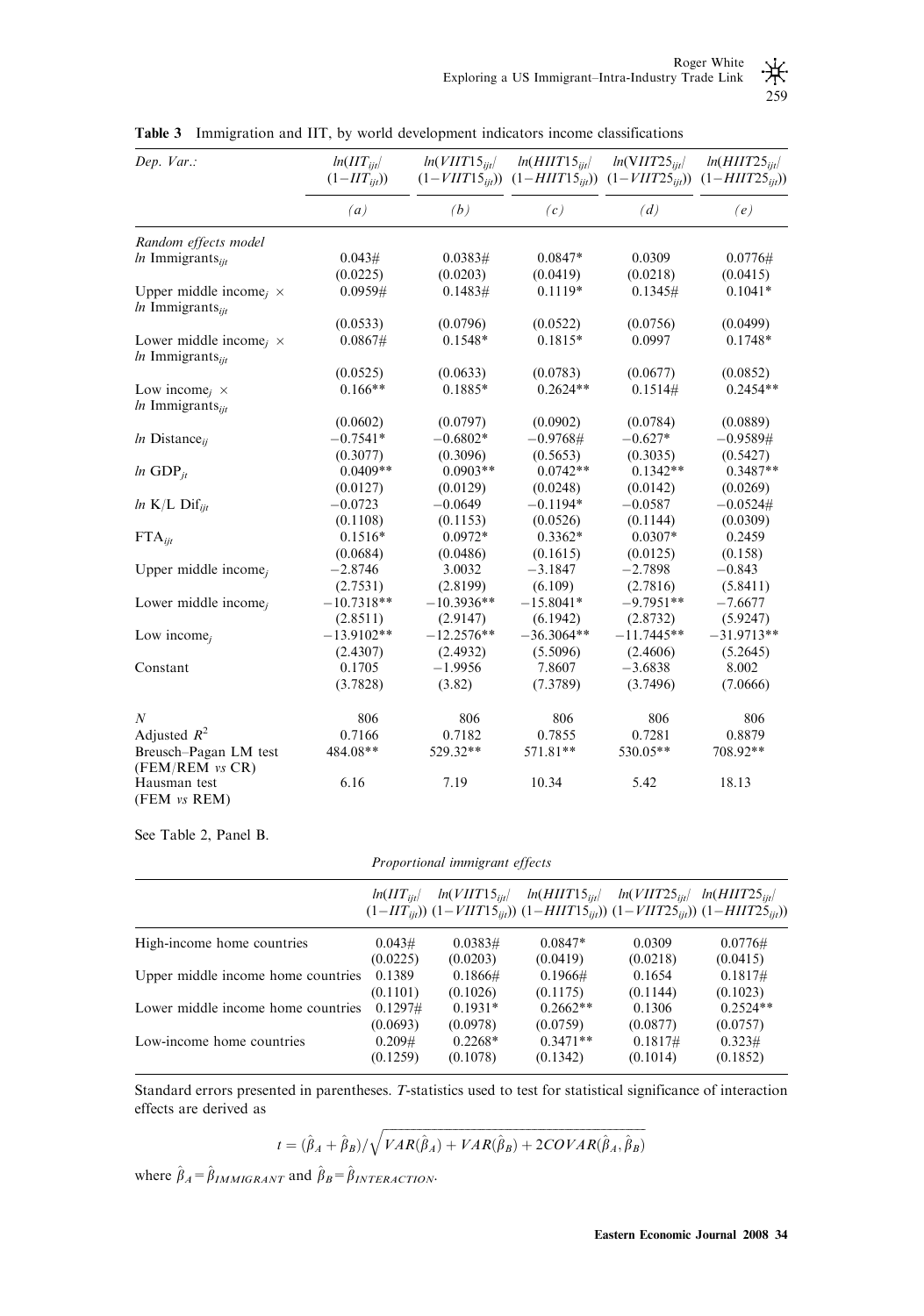effects that apply to US IIT with all home countries, while coefficients on interaction terms represent a deviation from observed base effects. For example, in column (e), the coefficients reported on the immigrant stock variable and the variable that interacts with the lower middle income dummy and the immigrant stock variable are equal to 0.0776 and 0.2454, respectively. The base effect, 0.0776, represents the proportional influence immigrants from high-income countries have on HIIT25. Summation of the base effect and the deviation from the base effect yields the effect of immigrants from low-income countries (equal to 0.323) on HIIT25.

Testing for significance of the associated immigrant effect requires comparing 0.323 to the corresponding standard error.<sup>5</sup> The resulting *t*-statistic is 1.74, indicating that the effect on HIIT25 with low-income countries is statistically significantly at the 10 percent level. Proportional immigrant effects are presented below the estimation results in Table 3. The corresponding proportional effects of immigrants from upper middle and lower middle income countries on HIIT25 are equal to 0.182 and 0.252, respectively.

Across classifications, proportional immigrant effects are of the greatest magnitude for immigrants from low-income countries and the weakest for immigrants from highincome countries. In response to an assumed 10 percent increase in the immigrant stock variable, the ratio of US-low income home country IIT to inter-industry trade increases by approximately 2.1 percent. An identical increase in immigrants from high-income countries increases the ratio by only 0.43 percent. A similar pattern emerges across home country income classifications when comparing across measures of VIIT and HIIT. Striking differences are reported, however, with respect to the proportional immigrant effects on HIIT and VIIT. An assumed 10 percent increase in the immigrant stock leads to proportional immigrant effects that are of a greater magnitude for HIIT, regardless of home country income classification.

In Table 2, coefficients on the  $KLDIF_{ijt}$  variable are negative and significant; however, in Table 3 this significance is generally lacking. This is intuitive as the  $LDC_i$ dummy variables in Table 3 serve as proxies for variation in industrial structures between home countries and the US. Coefficients on the  $FTA_{ii}$  dummy variables are positive and generally significant, as expected. Similarly, coefficients on the  $GDP_{it}$ variables are positive and significant in both tables. This is indicative of a tendency for larger economies to engage in more IIT (VIIT, HIIT, and IIT) with the US relative to smaller economies. That the coefficients diminish in magnitude and yet remain significant even when income classification dummy variables are included in the specification is indicative of the strength of the ''north–north'' IIT relationship.

# CONCLUSION

The analysis presented here extends the IIT literature such that immigrant stocks are identified as a determinant of US IIT. The immigrant–trade literature is extended as a positive US immigrant–IIT link is first reported here. In addition to examining a possible link between immigrants and IIT, the relationships between immigration and both HIIT and VIIT are also considered. Using World Bank income classifications, we find considerable variation in the influence of immigrants on IIT across home countries classified by relative level of development. We find positive links between immigration and our measures of IIT across all home country income classifications. Immigrants from low and lower middle income countries, generally speaking, however, drive the immigrant–IIT link. Assumed 10 percent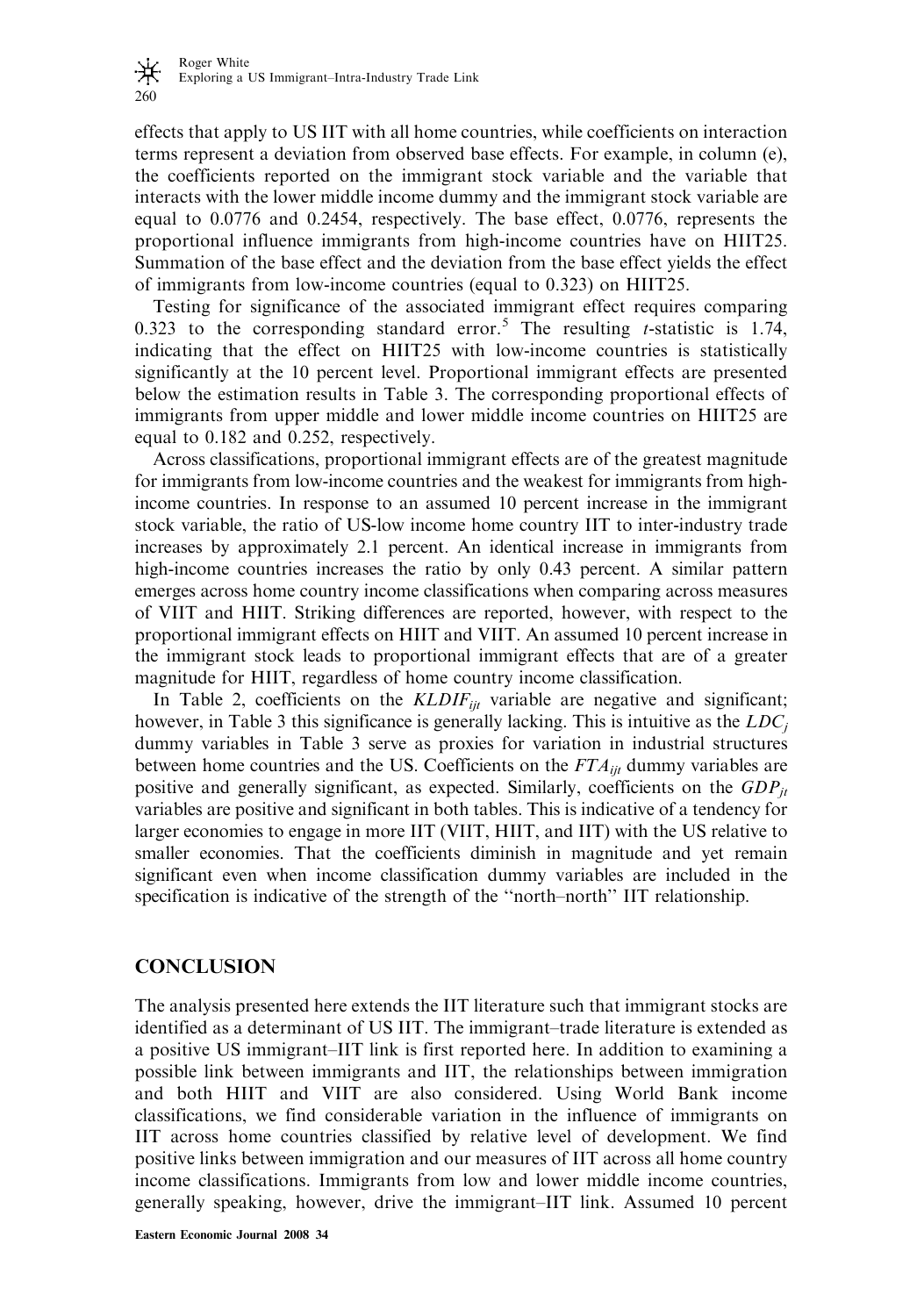increases in immigrant stock levels generate increases in IIT relative to inter-industry trade ranging from 0.43 percent (for immigrants from high-income countries) to 2.1 percent (for immigrants from low-income countries). Similarly, the effect of a similar increase in the immigrant stock variable is estimated to increase the VIIT share by as much as 2.3 percent and to increase the HIIT share by as much as 3.5 percent

### Acknowledgements

The author is grateful to three anonymous reviewers and participants at the Eastern Economic Association meetings for helpful comments and suggestions.

## **Notes**

- 1. Countries are classified as low income if 1995 Gross National Income per capita (GNIC) is less than  $$785$ ; lower middle income if  $$785<$ GNIC $<$ \$3,035; upper middle income if \$3,035 $<$ GNIC $<$ \$9,385; and high income if GNIC > \$9,385. A listing of countries in the data set, classified by average income, is provided in the appendix.
- 2. Hamilton and Kniest [1991], Brulhart [1994], and Blanes and Martin-Montaner [2006] each provide a discussion of the relationship between the trade balance and marginal IIT.
- 3. The HS6 intra-industry trade value is equal to zero in 5.26 percent of all cases. For these observations, the IIT measure was set equal to 0.0001 before applying the logarithmic transformation.
- 4. Immigrant stock values are estimated using documented immigrant inflows and decennial census of population counts. Immigrants who entered the US illegally are not included in the inflow data. Additionally, such immigrants may not be included in census counts. The resulting implication for this study is that any understatement of immigrant stocks may bias upwards the estimated coefficients on immigrant stock variables.
- 5. Immigrant effects for home country income classifications other than the null classification (highincome countries) are equal to the sum of base and interaction effects. Testing for statistical significance requires consideration of the variance of each estimated coefficient and their covariance. The relevant test statistic is given as

$$
t = (\hat{\beta}_A + \hat{\beta}_B)/\sqrt{VAR(\hat{\beta}_A) + VAR(\hat{\beta}_B) + 2COVAR(\hat{\beta}_A, \hat{\beta}_B)}
$$

where  $\hat{\beta}_A = \hat{\beta}_{IMMIGRANT}$  and  $\hat{\beta}_B = \hat{\beta}_{INTERACTION}$ .

## **References**

- Abd-el-Rahman, Kamal S. 1991. Firms' Competitive and National Comparative Advantages as Joint Determinants of Trade Competition. Review of World Economics, 127: 83–97.
- Aturupane, C., S. Djankov, and B. Hoekman. 1999. Horizontal and Vertical Intra-Industry Trade between Eastern Europe and the European Union. Review of World Economics, 135: 62–81.
- Balassa, B. 1986. Determinants of Intra-Industry Specialization in United States Trade. Oxford Economic Papers, 38(2): 220–233.
- Bandyopadhyay, S., C.C. Coughlin, and H.J. Wall. 2006. Ethnic Networks and US Exports. Federal Reserve Bank of St. Louis Working Paper 2005-069A, January 2006.
- Blanes, J.V. 2003. The Link between Immigration and Trade in Spain. Paper presented at XXVIII Simposio de Analisis Economico, Universidad Pablo de Olavide, December 2003.

2005. Does Immigration Help to Explain Intra-Industry Trade? Evidence for Spain. Review of World Economics, 141(2): 244–270.

- Blanes, J.V., and J.A. Martin-Montaner. 2006. Migration Flows and Intra-Industry Trade Adjustments. Review of World Economics, 142(3): 568–584.
- Brulhart, M. 1994. Marginal Intra-Industry Trade: Measurement and Relevance for the Pattern of Industrial Adjustment. Review of World Economics, 130(3): 600–613.
- Bryant, J., M. Genc, and D. Law. 2004. Trade and Migration to New Zealand. New Zealand Treasury Working Paper 04/18, 2004.